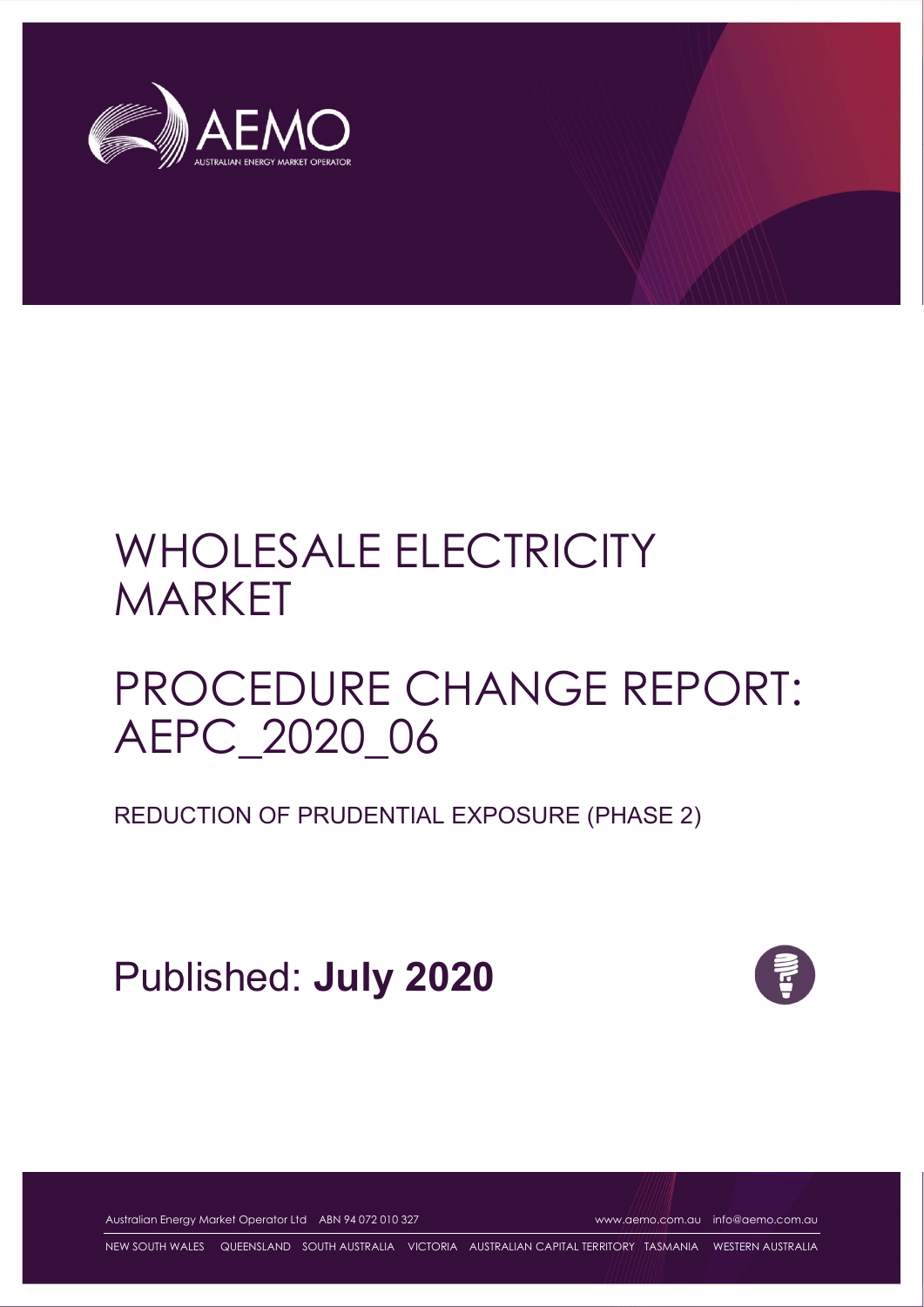



© 2020 Australian Energy Market Operator Limited. The material in this publication may be used in accordance with the copyright permissions on AEMO's website.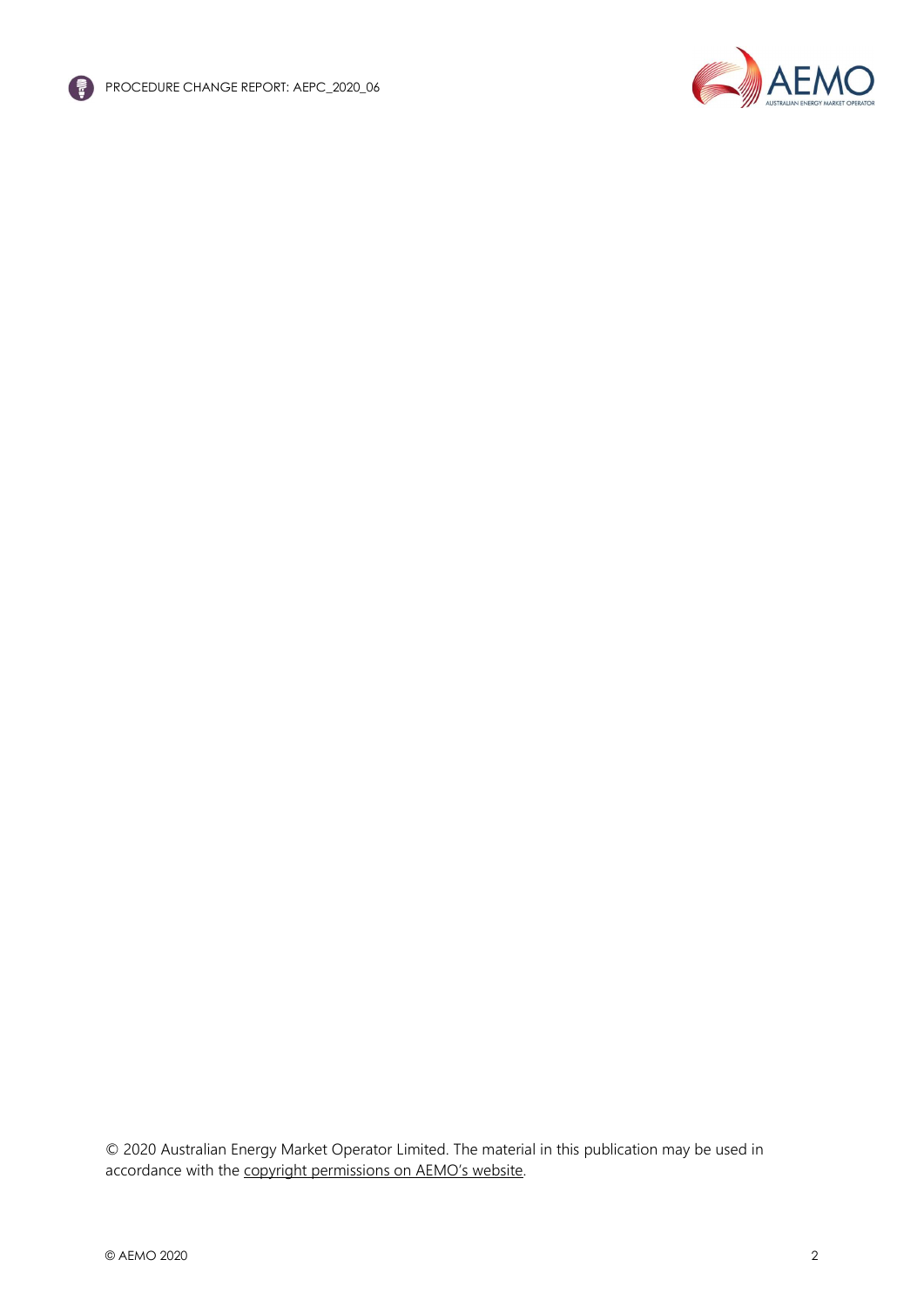

# EXECUTIVE SUMMARY

## Purpose

The publication of this Procedure Change Report and the accompanying Market Procedures completes the Procedure Change Process conducted by AEMO to consider proposed amendments to the Market Procedure: Prudential Requirements and the Market Procedure: Capacity Credit Allocation (Procedures) under the Wholesale Electricity Market Rules (WEM Rules).

# Proposed amendments

In July 2018, AEMO commenced the Reduction of Prudential Exposure (RoPE) project to address known issues with Prudential Requirements in the Wholesale Electricity Market (WEM). Phase 1 of the project ran from July 2018 to May 2019, and implemented the changes required under Rule Change Proposal: Reduction of the Prudential Exposure in the Reserve Capacity Mechanism (RC\_2017\_06)<sup>1</sup>, including amendments to the Individual Reserve Capacity Requirement, Capacity Credit Allocations and associated settlement and prudential processes.

AEMO commenced the Procedure Change Process to propose amendments to the Procedures to implement phase 2 of the RoPE project, which relates to improving the accuracy of the Outstanding Amount calculation. The Outstanding Amount calculation is used in assessing Market Participants' Trading Margins. The proposed amendments would implement a dynamic, daily Outstanding Amount calculation based on the settlement calculations specified in the WEM Rules, using the latest operational data or estimates of operational data when that data is not available.

AEMO also proposed minor updates to the Market Procedure: Capacity Credit Allocation to reflect amendments to the WEM Rules made by the Minister for Energy in February 2020 to introduce the concept of the Monthly Reserve Capacity Price for each Facility.

# **Consultation**

Draft versions of the proposed amended Procedures were presented at the AEMO Procedure Change Working Group meeting held on 21 May 2020. Following this meeting AEMO incorporated minor changes suggested by stakeholders. Details of this forum are available at:

https://aemo.com.au/consultations/industry-forums-and-working-groups/list-of-industry-forums-andworking-groups/wem-aemo-procedure-change-working-group.

AEMO published the Procedure Change Proposal (AEPC\_2020\_06) on the Market Web Site and issued a call for submissions on 10 June 2020<sup>2</sup>.

The submission period closed on 15 July 2020<sup>3</sup>. One submission was received from Perth Energy regarding the inputs that may be used to estimate the Balancing Price. In response to Perth Energy's submission AEMO has included further clarification in the Market Procedure: Prudential Requirements to clarify the methodology used to estimate the Balancing Price where it is unavailable for the purposes of calculating the Outstanding Amount.

# AEMO's decision

AEMO's decision is to accept the Procedures, as amended following the consultation period. AEMO considers that the revised Procedures are consistent with the Wholesale Market Objectives, the Electricity

<sup>1</sup> https://www.erawa.com.au/rule-change-panel/market-rule-changes/rule-change-rc\_2017\_06

<sup>2</sup> https://www.aemo.com.au/consultations/current-and-closed-consultations/aepc\_2020\_06

<sup>3</sup> AEMO extended the due date for submission beyond the standard 20-Buisness Day timeframe that would otherwise apply under clause 2.10.7 of the WEM Rules, to allow stakeholders sufficient time to consider the Procedures in conjunction with the associated system changes.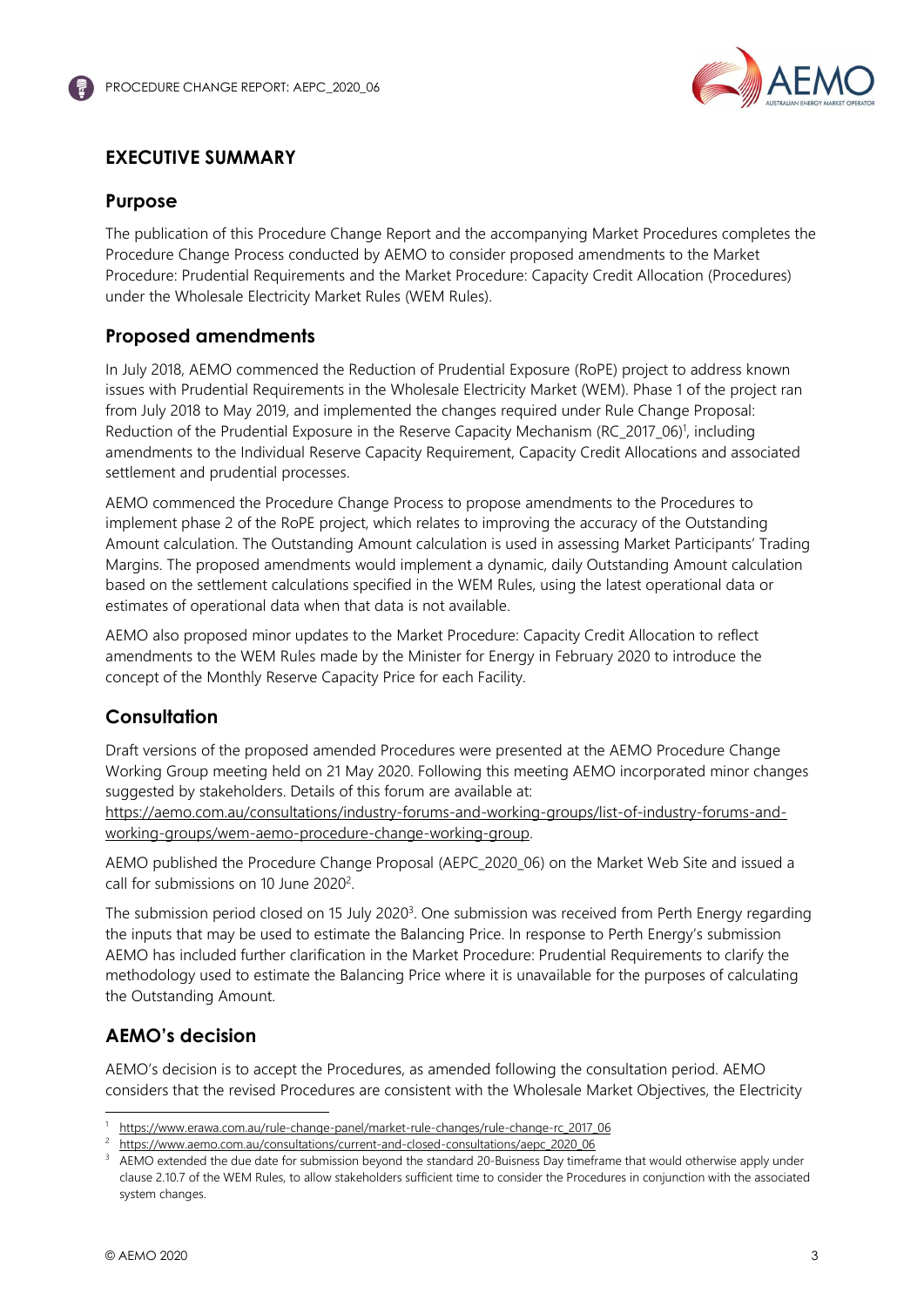



Industry Act 2004, the Electricity Industry (Wholesale Electricity Market) Regulations 2004, and the WEM Rules.

## Next steps

The revised Market Procedure: Prudential Requirements and the revised Market Procedure: Capacity Credit Allocation will commence at 8:00 am on 24 August 2020. This coincides with the new Prudential Services System go-live date to implement the system changes.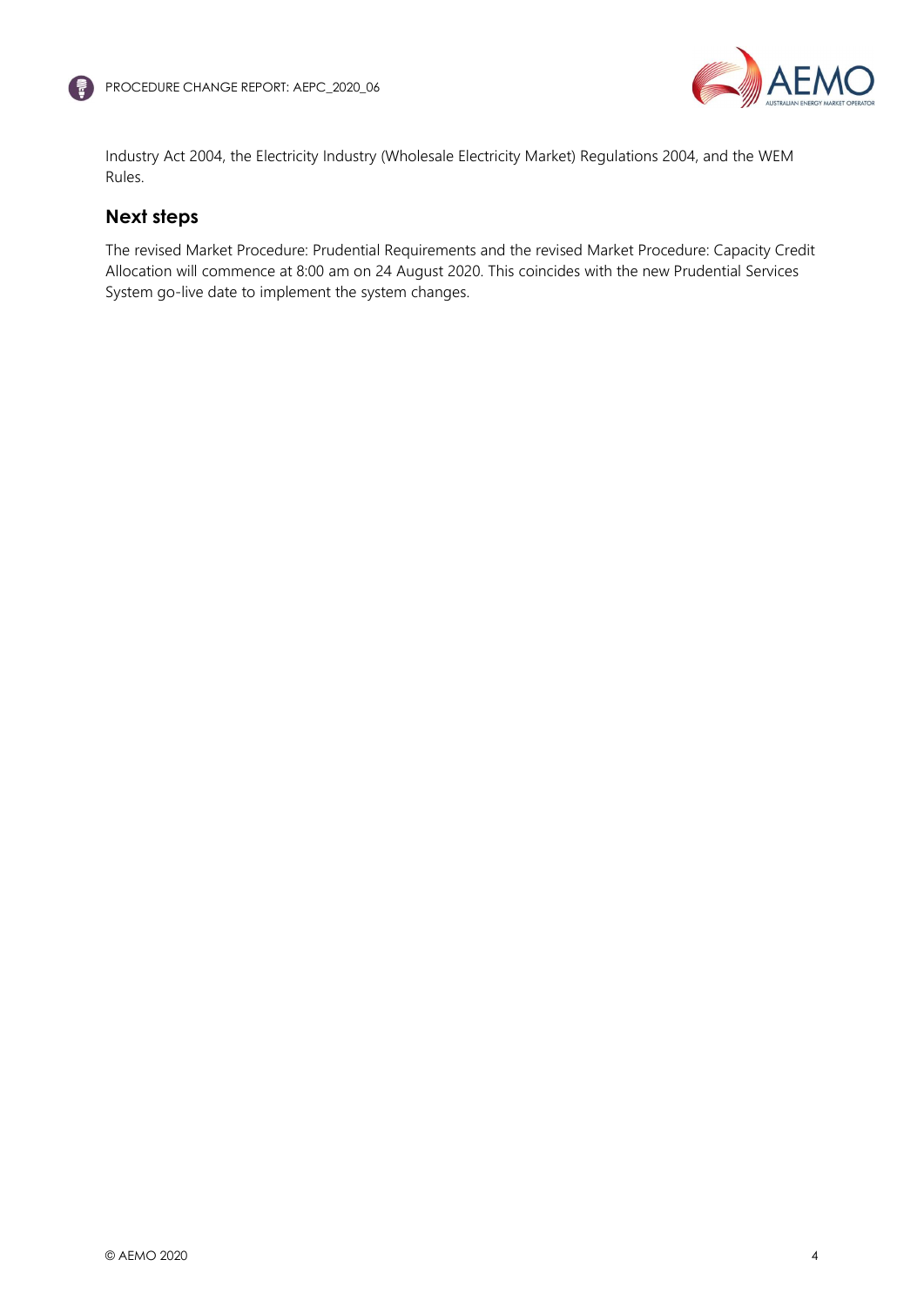

# **CONTENTS**

| <b>EXECUTIVE SUMMARY</b><br>Purpose |                                                                           | 3              |
|-------------------------------------|---------------------------------------------------------------------------|----------------|
|                                     |                                                                           | 3              |
| Proposed amendments                 |                                                                           | 3              |
| Consultation                        |                                                                           | 3              |
| AEMO's decision                     |                                                                           | 3              |
|                                     | Next steps                                                                | 4              |
| $\mathbf{1}$ .                      | <b>BACKGROUND</b>                                                         | 6              |
| 1.1.                                | Regulatory requirements                                                   | 6              |
| 1.2.                                | Context                                                                   | 6              |
| 1.3.                                | Procedure Change Process and timetable                                    | 6              |
| 2.                                  | PROPOSED PROCEDURE CHANGE                                                 | 7              |
| 2.1.                                | Detail of the proposed Procedure change                                   | $\overline{7}$ |
| 2.2.                                | Proposed drafting                                                         | 87             |
| 3.                                  | <b>CONSULTATION PROCESS</b>                                               | 8              |
| 3.1.                                | Market Advisory Committee or Working Group                                | 8              |
| 3.2.                                | Public workshop                                                           | 8              |
| 3.3.                                | Submissions received during consultation period                           | 8              |
| 4.                                  | <b>AEMO'S ASSESSMENT</b>                                                  | 9              |
| 4.1.                                | Further changes to the Procedure                                          | 9              |
| 4.2.                                | Consistency with Electricity Industry Act, WEM Regulations, and WEM Rules | 9              |
| 4.3.                                | Consistency with Wholesale Market Objectives                              | 9              |
| 4.4.                                | Implementation of the Procedure                                           | 9              |
| 4.5.                                | AEMO's decision and commencement                                          | 10             |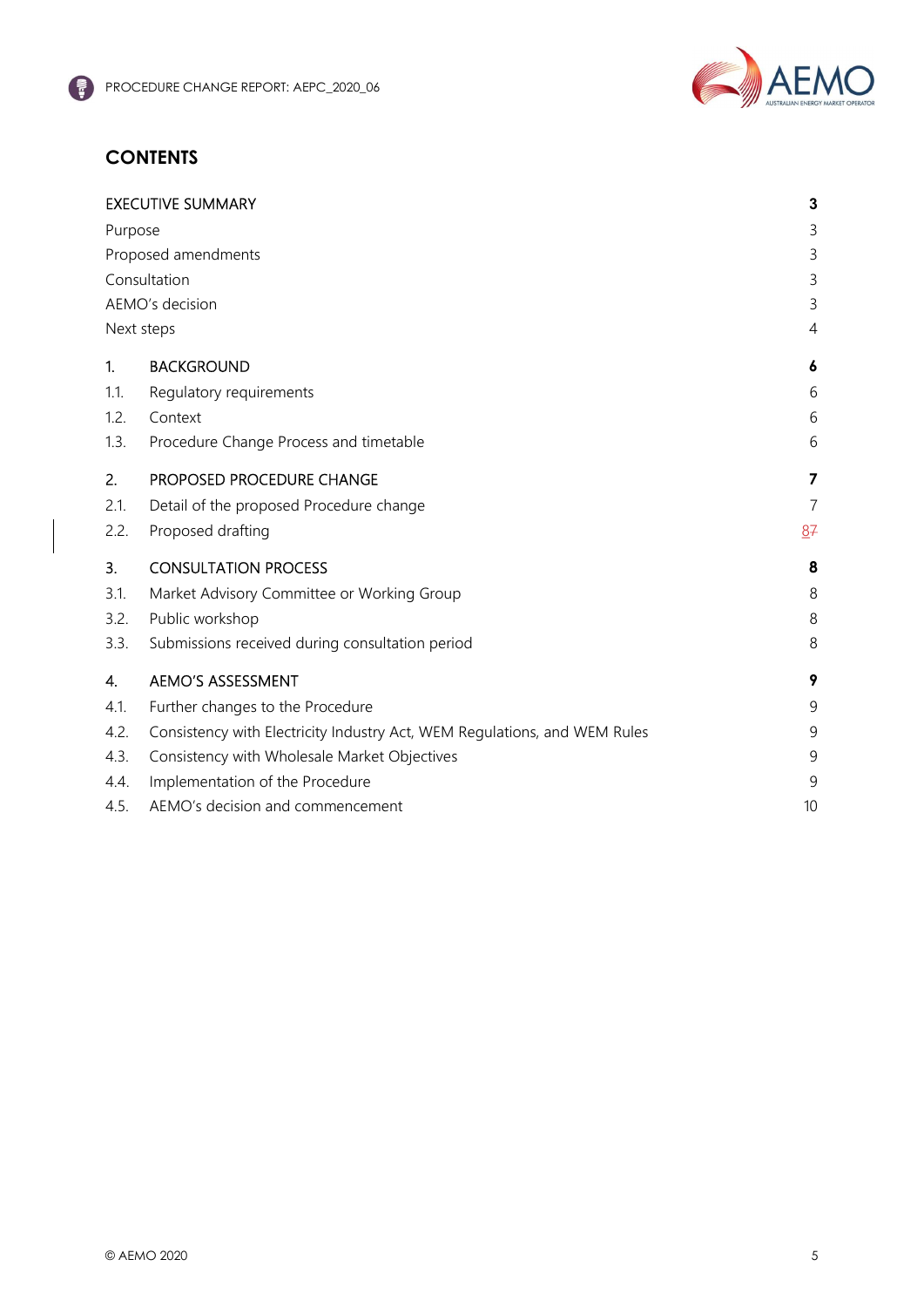

# 1. BACKGROUND

# 1.1. Regulatory requirements

AEMO has published this Procedure Change Report in accordance with the Procedure Change Process specified in section 2.10 of the WEM Rules.

# 1.2. Context

The amendments to the Procedures are required to implement phase 2 of the RoPE project, which relates to improving the accuracy of the Outstanding Amount calculation. Currently, a Market Participant's Outstanding Amount is calculated based on settlement outcomes that are up to 70 days out of date. This means the calculation does not accommodate real-time changes in a Market Participant's trading behaviour. This lack of real-time responsiveness increases the risk of a default levy under the WEM Rules if the Outstanding Amount calculation underestimates actual prudential exposure, and/or requires Market Participants to provide excess Credit Support in the event that the Outstanding Amount overestimates actual exposure.

AEMO has observed a shift towards more frequent changes in trading behaviour by Market Participants across the WEM, meaning the current Outstanding Amount method does not accurately reflect exposure in the market in real time. AEMO's analysis indicates that the current Outstanding Amount calculation may overestimate or underestimate actual exposure by as much as \$25 million across all Market Participants. Overestimation may tie up Market Participants' security unnecessarily, whereas underestimation increases the magnitude of a Default Levy in the event of a Market Participant default event. AEMO considers it prudent to minimise the likelihood of this occurring.

AEMO therefore proposed to amend the Outstanding Amount calculation to deliver a dynamic, daily Outstanding Amount calculation based on the settlement calculation specified in the WEM Rules, the latest operational data (e.g. Balancing Price, STEM Price, SCADA data, Outages) or estimates of operational data when that data is not available.

The Procedure Change Proposal was progressed in parallel with trials and Market Participant testing of the new Prudential Services System<sup>4</sup>. This allowed Market Participants to see both the current and new Outstanding Amount calculations to aid Market Participants' assessment of the operational impacts of the amended calculations and processes.

This Procedure Change Proposal also included minor updates to the Market Procedure: Capacity Credit Allocation to reflect amendments to the WEM Rules made by the Minister for Energy in February 2020 in relation to Reserve Capacity Price arrangements. These changes reflect the need for a Monthly Reserve Capacity Price to be determined for each Facility, which will result in various Reserve Capacity Prices in any one Capacity Year.

# 1.3. Procedure Change Process and timetable

On 10 June 2020, AEMO published a Procedure Change Proposal (AEPC\_2020\_06) for the Market Procedure: Prudential Requirements and the Market Procedure: Capacity Credit Allocation and issued a call for submissions.

The proposal was progressed using the Procedure Change Process specified in section 2.10 of the WEM Rules. In accordance with clause 2.10.17 of the WEM Rules, AEMO extended the due date for submissions beyond the standard 20-Business Day timeframe that would otherwise apply under clause 2.10.7 of the

<sup>4</sup> Project costs for development of the new system were previously approved by the Economic Regulation Authority in the 2019 Allowable Revenue process. Refer to https://www.erawa.com.au/electricity/wholesale-electricity-market/annual-pricesetting/allowable-revenue-and-forecast-capital-expenditure-determinations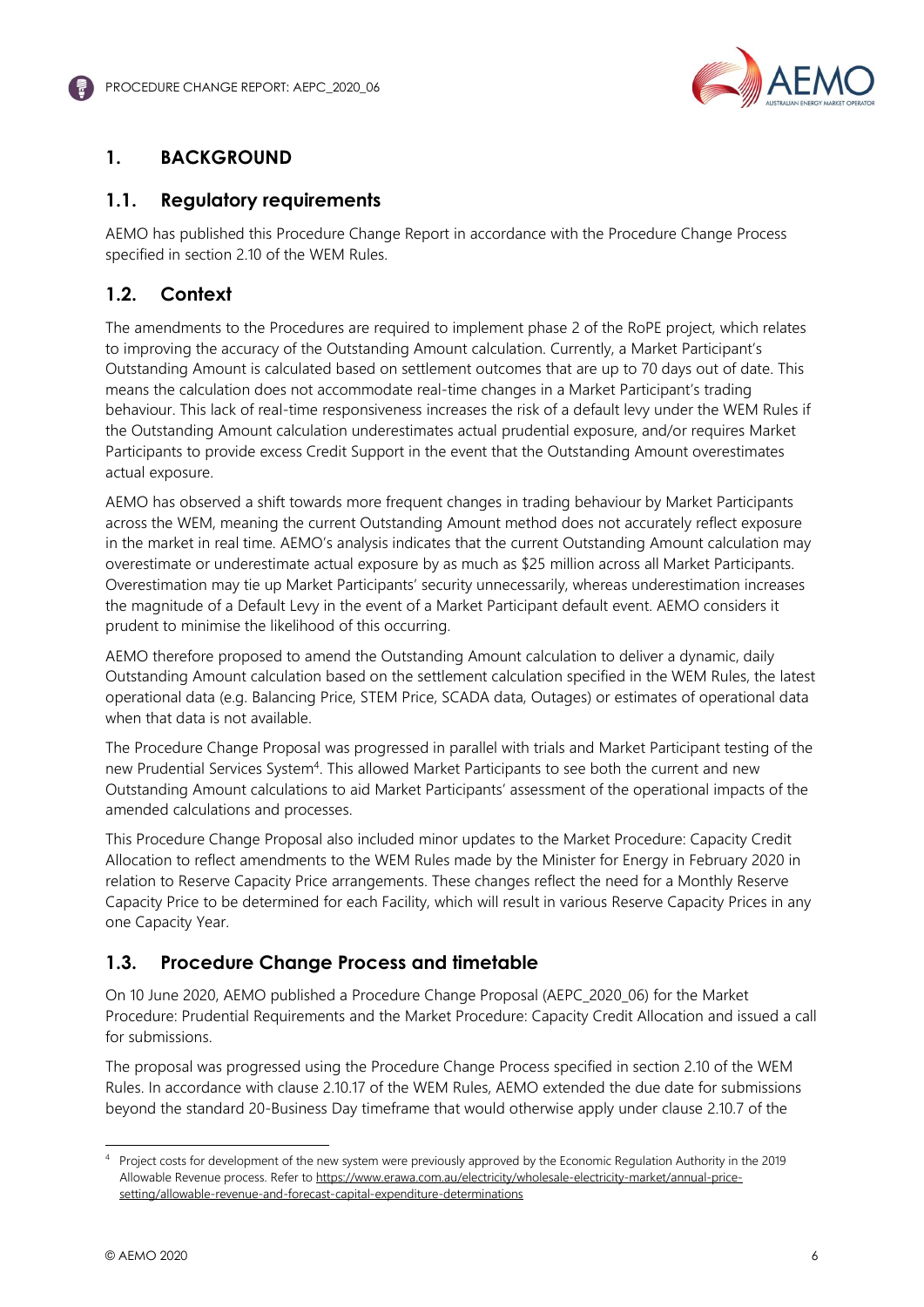

WEM Rules, to provide stakeholders with sufficient time to consider the proposed Procedures with the associated system and process changes. The submission period closed on 15 July 2020.

# 2. PROPOSED PROCEDURE CHANGE

This section details the changes that AEMO proposed when the call for submissions was published.

# 2.1. Detail of the proposed Procedure change

The changes that were proposed for each of the Procedures are summarised below:

#### Market Procedure: Prudential Requirements

Amendments to step 5 of the Market Procedure to:

- amend the variables used in the calculation of the Outstanding Amount so that the estimated exposure for a Market Participant is calculated using known settlement data available at the time of the calculation (step 5.1); and
- specify the methodology for undertaking estimates in circumstances where AEMO is required to estimate input data that is unavailable at the time of the calculation (step 5.2).

The calculation formulation document that is referred to in proposed steps 5.1.2 and 5.1.3 of the Market Procedure is available on AEMO's website<sup>5</sup>. This document creates a mathematical representation of the WEM Rules settlement process, including:

- Representation of sets for use within the document.
- Mathematical representation of the estimation methodology outlined in the proposed amendments to the Market Procedure: Prudential Requirements.
- Mathematical representation of the WEM Rules pertaining to settlements.
- Specifications for the variables used by AEMO's calculation system.
- Trading Margin calculations for Market Participants.
- Monthly (Non-STEM) and Weekly (STEM) settlement.

#### Market Procedure: Capacity Credit Allocation

Amendments to:

- Step 8 of the Market Procedure to require AEMO to use the latest Capacity Credit Allocation information to update the Outstanding Amount calculation when considering whether a Market Participant's Trading Margin is likely to be negative after a Capacity Credit Allocation is established or reversed.
- Minor updates to reflect amendments to the WEM Rules made by the Minister for Energy in February 2020 in relation to Reserve Capacity Price arrangements. These changes reflect the need for a Monthly Reserve Capacity Price to be determined for each Facility, which will result in various Reserve Capacity Prices in any one Capacity Year.

Minor typographical and formatting changes were also made to both Procedures.

<sup>5</sup> Available at https://aemo.com.au/en/energy-systems/electricity/wholesale-electricity-market-wem/procedures-policies-andguides/guides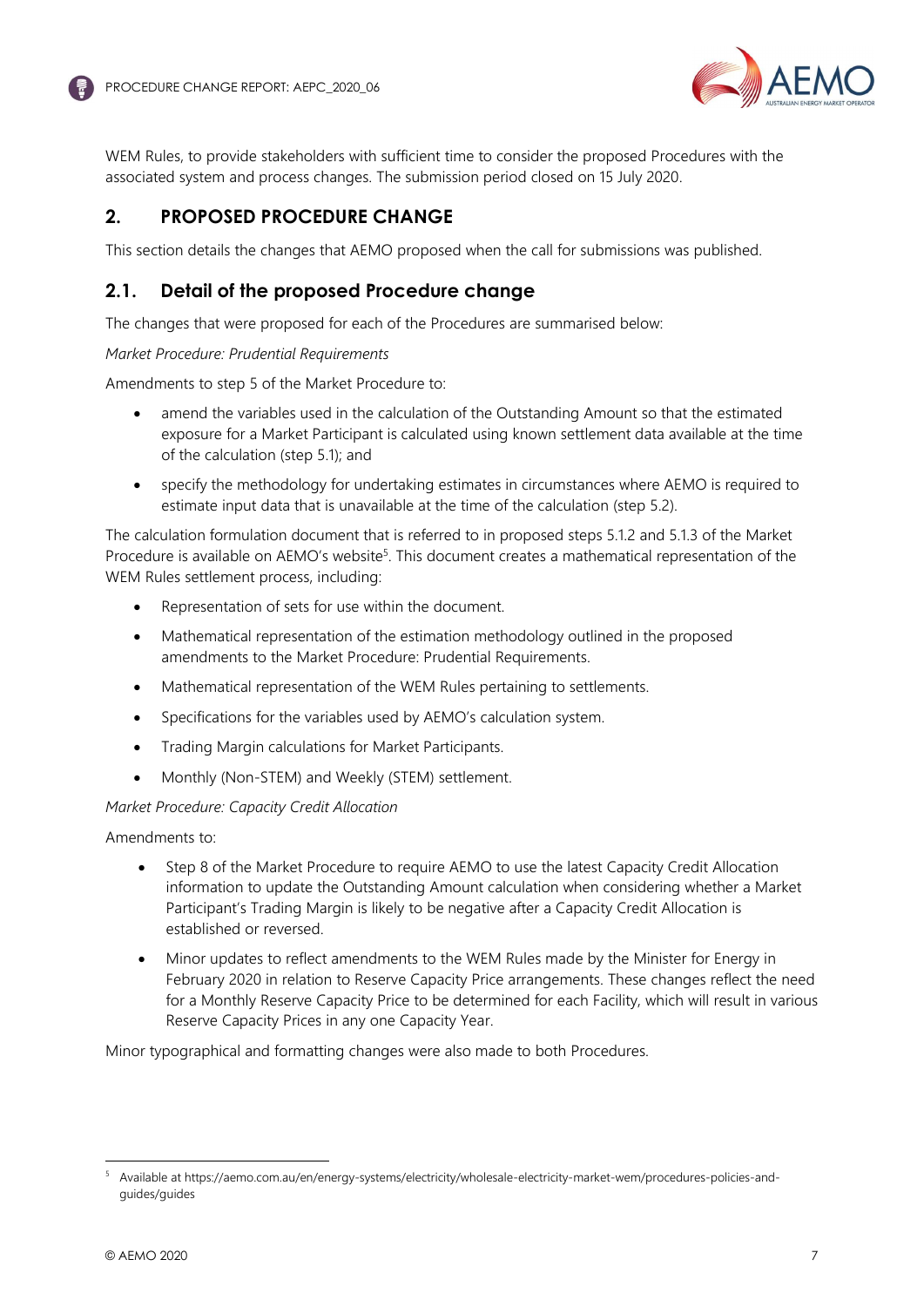

# 2.2. Proposed drafting

AEMO published a draft of the proposed Procedures for consultation. Clean and change-marked versions are available at: https://www.aemo.com.au/consultations/current-and-closed-consultations/aepc\_2020\_06.

# 3. CONSULTATION PROCESS

## 3.1. Market Advisory Committee or Working Group

The Market Advisory Committee (MAC) has delegated its advisory role with respect to AEMO Procedure Change Proposals to the AEMO Procedure Change Working Group (APCWG), in accordance with clause 2.3.17(a) of the WEM Rules.

Draft versions of the proposed amended Procedures were presented at the APCWG meeting held on 21 May 2020. Minor changes were suggested. The minutes and papers from the meeting are available at: https://aemo.com.au/en/consultations/industry-forums-and-working-groups/list-of-industry-forums-andworking-groups/wem-aemo-procedure-change-working-group.

AEMO incorporated the changes suggested at the APCWG meeting, together with minor amendments to the proposed Procedures, prior to publishing the Procedure Change Proposal.

In accordance with clause 2.10.9 of the WEM Rules, AEMO notified the MAC once the Procedure Change Proposal was published and noted that the Rule Change Panel would convene a meeting of the MAC if two or more members requested it. The MAC did not hold a meeting for this Procedure Change Proposal.

# 3.2. Public workshops

AEMO engaged with Market Participants on the RoPE project, including the Procedures and system changes, through the WEM Rule Change Working Group<sup>6</sup>. This forum provided an opportunity for AEMO to present concepts, showcase development, receive feedback and provide information on go-live plans for the new 'Prudential Services System' that will be used to implement the new Outstanding Amount calculation. The new system will go-live from the effective date of the amended Procedures which is proposed to be 24 August 2020. This will allow sufficient time for AEMO and Market Participants to make the required changes.

# 3.3. Submissions received during consultation period

AEMO received one submission from Perth Energy during the consultation period. Perth Energy generally supported the proposed changes to the Procedures and considered the Procedures to be consistent with the Wholesale Market Objectives. However, Perth Energy queried:

How does the methodology take into consideration Intermittent Generation and Peaking Power Station which can change generation output on any given interval on any given day, which would have implications on Balancing Price, which acts as a signal in the Balancing Market?

AEMO notes that for the purpose of calculating the estimated Outstanding Amount where the Provisional Balancing price is unavailable, the Balancing Price is estimated using the Forecast Balancing Merit Order (BMO). This information is included in step 5.2.15 of the proposed Market Procedure: Prudential Requirements:

Where the Provisional Balancing Price for Trading Interval i is unavailable, it may be estimated using the Forecast BMO and Relevant Dispatch Quantity for Trading Interval i.

<sup>6</sup> https://www.aemo.com.au/consultations/industry-forums-and-working-groups/list-of-industry-forums-and-working-groups/wemrule-change-working-group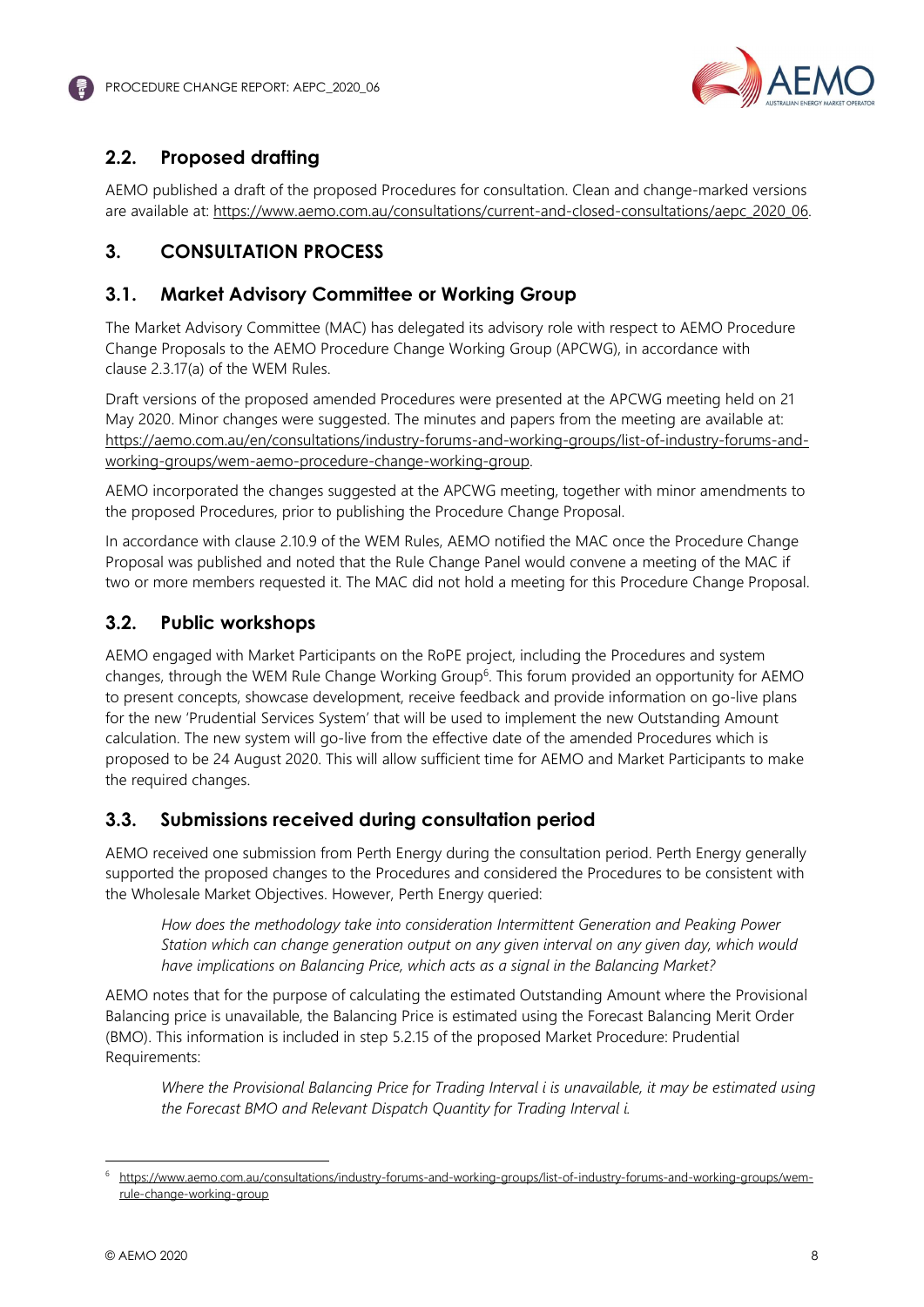

The methodology for determining the Forecast BMO is then outlined in step 3.4 of the Market Procedure: Balancing Market Forecast. AEMO considers that further clarification should be included to explicitly linking step 5.2.15 of the Market Procedure: Prudential Requirements to the Market Procedure: Balancing Market Forecast.

AEMO considers the use of the price from the Forecast BMO to be appropriate for use as an input into the estimated Outstanding Amount where the Provisional Balancing Price is unavailable, and highlights that this price:

- incorporates the best forecast of the output of each generation facility (including from Intermittent Generators and peaking plant) at the time; and
- is only used for one of the 40 or 70 days included in the Outstanding Amount calculation and is therefore unlikely to significantly affect the outcome.

## 4. AEMO'S ASSESSMENT

## 4.1. Further changes to the Procedures

Minor changes were made to:

- Step 1.3 of the Market Procedure: Prudential Requirements to update referencing.
- step 5.2.15 of the Market Procedure: Prudential Requirements to reference the methodology for determining the Forecast BMO in step 3.4 of the Market Procedure: Balancing Market Forecast in response to Perth Energy's submission; and
- correct typographical errors in the Market Procedure: Capacity Credit Allocation.

These further changes are highlighted (yellow) in the marked-up version of the Procedures released with this Procedure Change Report<sup>7</sup>.

## 4.2. Consistency with Electricity Industry Act, WEM Regulations, and WEM Rules

The revised Procedures have been reviewed by AEMO to ensure compliance with the relevant provisions in the:

- Electricity Industry Act 2004;
- Electricity Industry (Wholesale Electricity Market) Regulations 2004 (WEM Regulations); and
- **WEM Rules**

## 4.3. Consistency with Wholesale Market Objectives

The amended Procedures seek to minimise the prudential risk arising from inaccurate estimates of Market Participants' Outstanding Amounts.

The prudential framework set out in Chapter 2 of the WEM Rules and the associated Procedures directly affect all Market Participants (and ultimately consumers) who provide the required Credit Support, and are subject to the Default Levy under clause 9.24.5 of the WEM Rules in the event of a Payment Default by a Market Participant. Therefore, the prudential framework aims to facilitate an efficient balance between costs and risk mitigation to provide the necessary security for Market Participants.

The current calculation of a Market Participant's Outstanding Amount does not provide an accurate, timely indication of the exposure to the market. Based on AEMO's analysis, the current calculation may

<sup>&</sup>lt;sup>7</sup> Available at: https://www.aemo.com.au/consultations/current-and-closed-consultations/aepc 2020 06